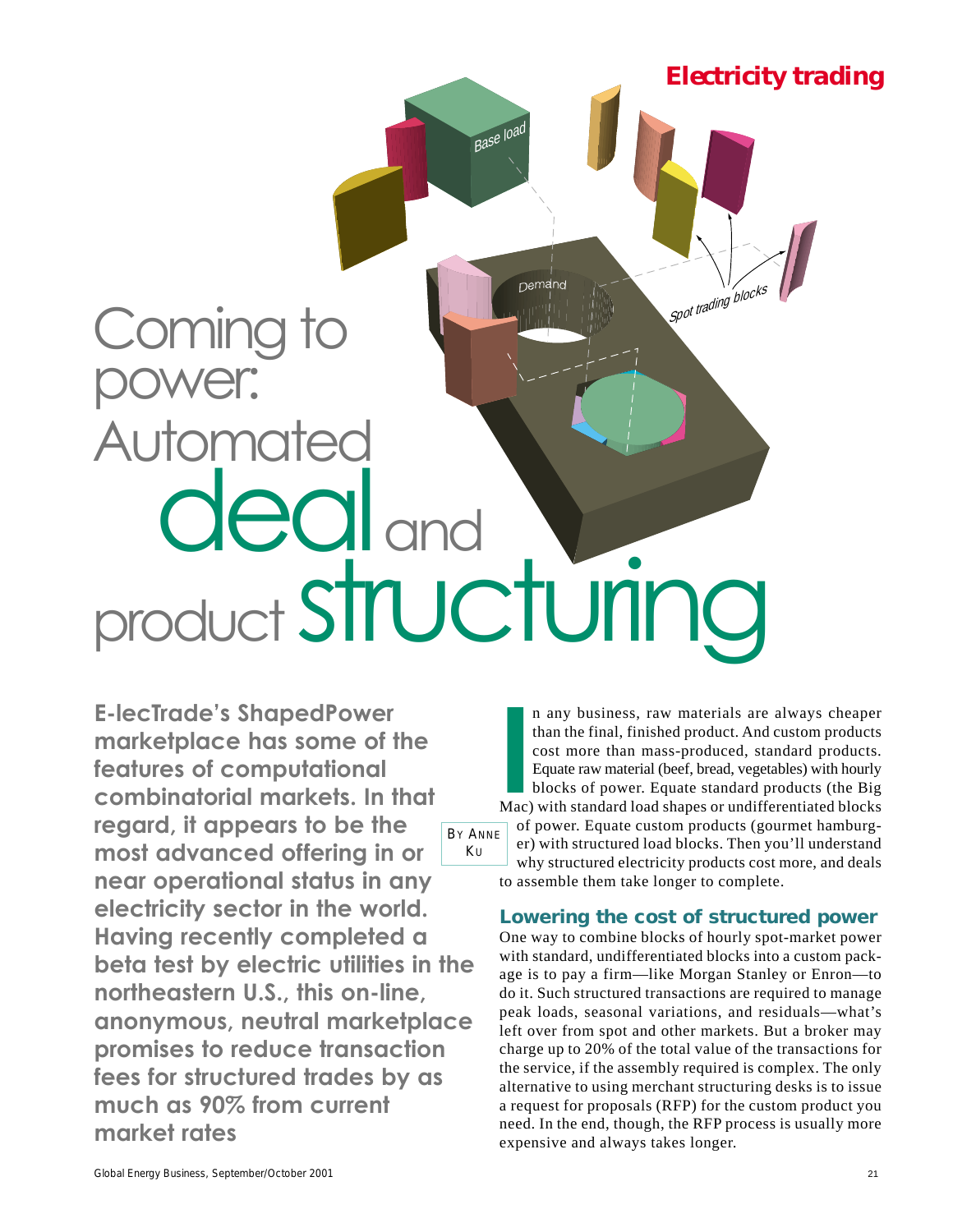## *Electricity trading*



*1. Participants come to E-lecTrade with naturally long or short positions. Counterparty A (typically, a generator, or anyone with excess power from generating capacity or a supply contract) naturally has a long position (is long on power). Its supply profile looks like this*

A new company called E-lecTrade, Inc., Tarrytown, N.Y. (www.e-lec trade.com), has figured out a way to automate much of the labor-intensive—and expensive—deal structuring process and make it available on line. Using proprietary computer algorithms, E-lecTrade's anonymous ShapedPower on-line marketplace promises to reduce both the cost of structuring custom electricity products to as little as 1% of the components' total value, and the time to structure them to minutes.

E-lecTrade plans to charge a transaction fee of from 25 to 40¢/MWh for the most highly structured trades, and as little as 0.5¢/MWh for standard (liftable) trades. Compare the first fee to the \$2.50 going rate for \$50 structured power, and you can see why AES/New Energy, GPU Inc., Central Hudson Gas & Electric Corp., Consolidated Edison Co. of New York, Inc., PP&L Inc., and a dozen other major energy companies are planning to participate in E-lecTrade when the marketplace debuts in full this fall.

#### **Why power needs to be structured**

Trying to fit a square peg into a round hole is a good analogy for structuring a custom electricity product. It's hard to achieve a perfect fit. Imagine you're responsible for meeting the changing demand profile of your factory, which



*2. Counterparty B (typically, a load-serving entity or a large commercial concern), is short of power, and has a load profile that looks like this*

operates five days a week from 8:00 a.m. to 5:00 p.m. You can buy a flat block of power for your base load the electricity needed to just keep the lights on at night. But to do that you need to add shorter time blocks of juice for the daytime, to power the assembly line and the building's airconditioning system. Ultimately, you need what is called optionality to track the rise and fall in your load.

This example underscores that electricity demand is shaped—not flat. Consequently, so is electricity sup-



Time *3. Counterparty C (typically, a large commercial or industrial firm—such as a manufacturer, a steel mill, or any operation that runs continuously) is short, with a flat load shape. Other participants may have different load shapes and generation*

Volume

*profiles*

ply. Among the steps that power marketers and generators take to shape their product temporally are purchasing spinning reserves or spot-market power, buying transmission capacity as needed, and scheduling unit shutdowns for maintenance or to balance their portfolio's emissions profile.

Structured products serve the needs of companies on the supply side by addressing all of them within a single package. Products for power marketers can comprise any or all of the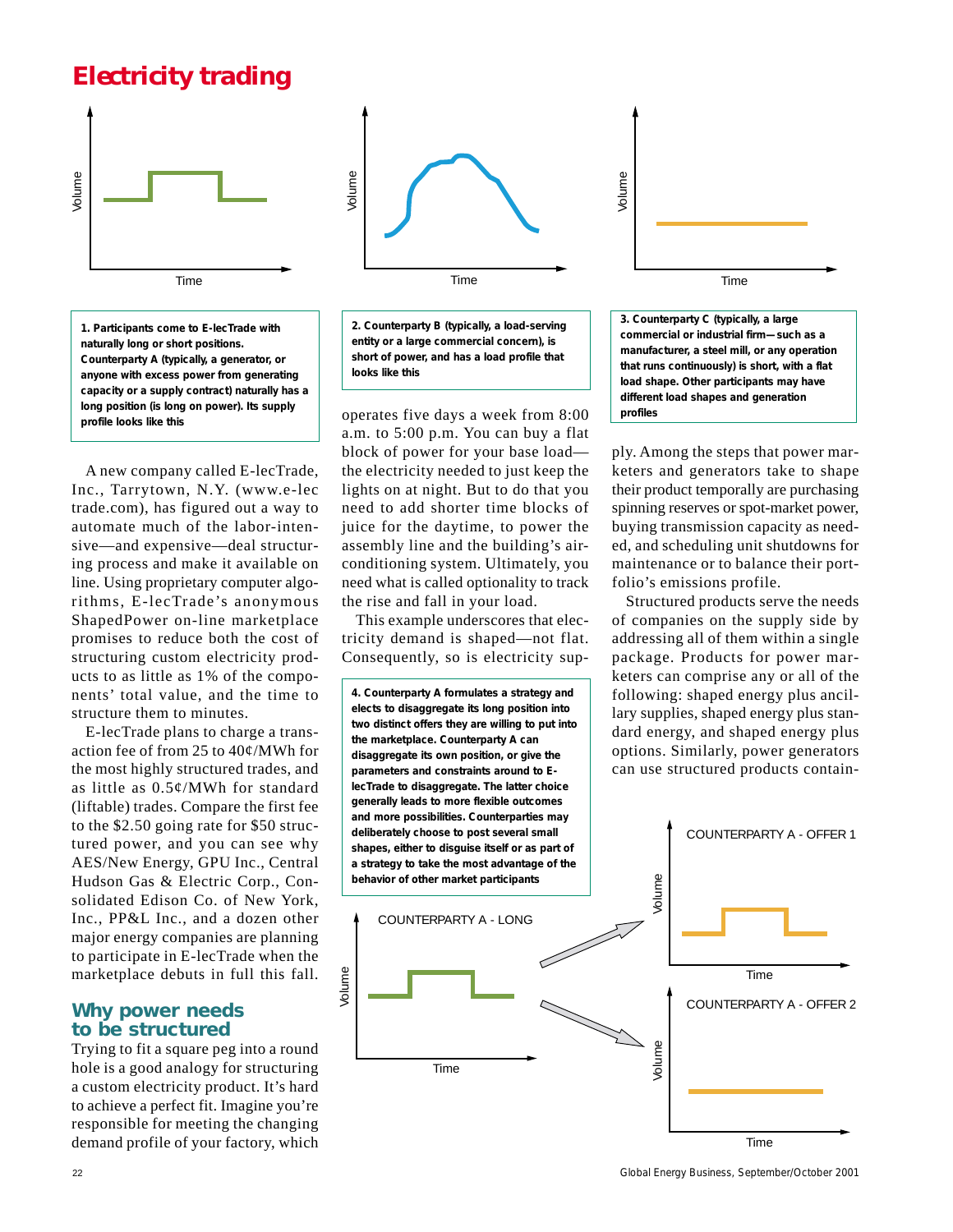# *Electricity trading*

ing shaped energy, standard energy plus options, or tolling positions to improve their marketing options. The bottom line is that such needs can be represented and linked several ways, and structured electricity products give companies more flexibility.

### **Different folks, different strokes**

E-lecTrade's CEO Dr. Anil K. Suri observes that "on one side of the coin, energy services providers and all utilities—especially those that have sold off their generating plants—need to structure complex, shaped-load transactions. On the other, generators need to structure these complex shaped products to efficiently allocate their resources." These structures are necessary to prevent blackouts and brownouts caused by an imbalance between supply and demand.

The way the market behaves now reflects the changing attitude of participants. For example, generators (long position holders) are saying, "I'm willing to change the way I operate my plants because I'm not getting paid a premium for it." Meanwhile, load-serving entities (short position holders) are saying "If I'm going to get a standardized load shape, I may as well insist on getting what I really need because I'm paying a premium anyway." In other words, both groups have a reason for going to a seamstress rather than buying clothes off the rack.

### **How will it work?**

Participants in E-lecTrade will post their needs anonymously on the company's on-line platform. Deal and product structuring may not necessarily be 100% automated, however. Structuring agents will be available to help clients with their transaction representation and disaggregation strategies. Once participants' needs have been disaggregated into tradeable items—such as blocks of power or load shapes—the platform's underlying computer algorithms go to work. They will optimize, match, and reaggregate the items into pieces that par-



*5. Counterparty B would most likely bid on peak load with a premium price because it is the hardest to satisfy. Counterparty B has three choices:*

■ *Play the spot market in the hope of getting of a lower price. This approach, however, comes with a high risk exposure*

■ *Try to find sellers for standard blocks of energy plus options on peak load and hope to get them cheap enough and at a low enough strike price to stay within budget*

■ Pay a premium price for its peaking needs in the forward market and avoid spot market *exposure—something that E-lecTrade makes possible*



*6. Counterparty C's flat load shape is put up for tender*